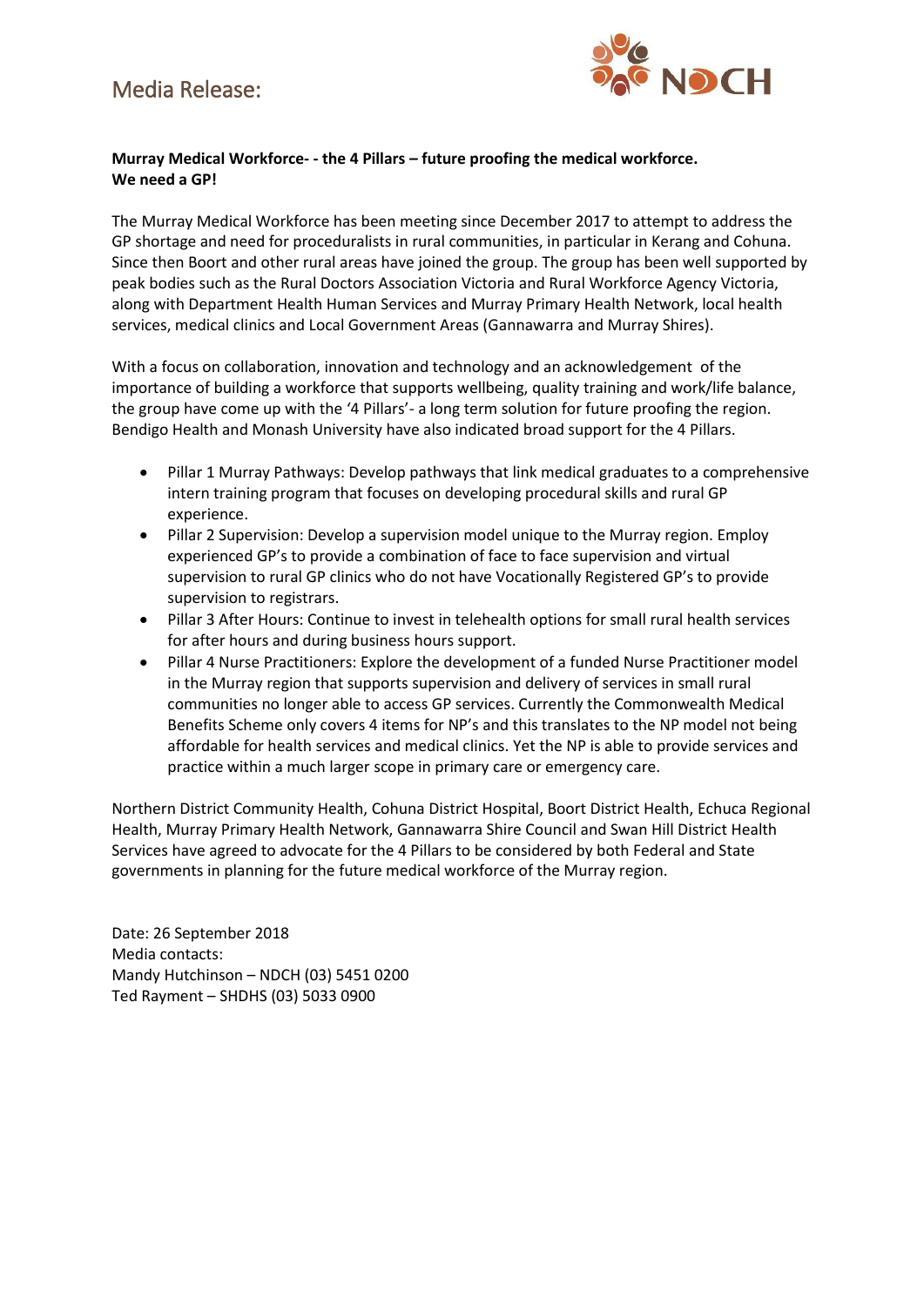# **MURRAY RURAL GP SOLUTIONS THE FOUR**   $\overline{24}$ **PILLARS**

#### **CONTEXT**

The Murray Medical Workforce has been meeting since December 2017 to attempt to address the GP shortage and need for proceduralists in rural communities, in particular Kerang and Cohuna. Since then Boort and other rural areas have expressed interest in joining the group. Well supported by peak bodies Rural Doctors Association Victoria, Rural Workforce Agency Victoria and Murray City Country Coast, along with Department Health Human Services and Murray Primary Health Network, local health services, medical clinics and Local Government Areas (Gannawarra and Murray Shires) have been discussing how we can collaborate and use innovation and technology to change the current situation for the long term. We aim to provide excellent support to our rural medical workforce acknowledging the importance of wellbeing, quality training and work/life balance.

## **PILLAR 1 MURRAY PATHWAYS PILLAR 3 AFTER HOURS**



## **PILLAR 2 SUPERVISION**

'We need a GP'

## **PILLAR 4 NURSE PRACTITIONERS**